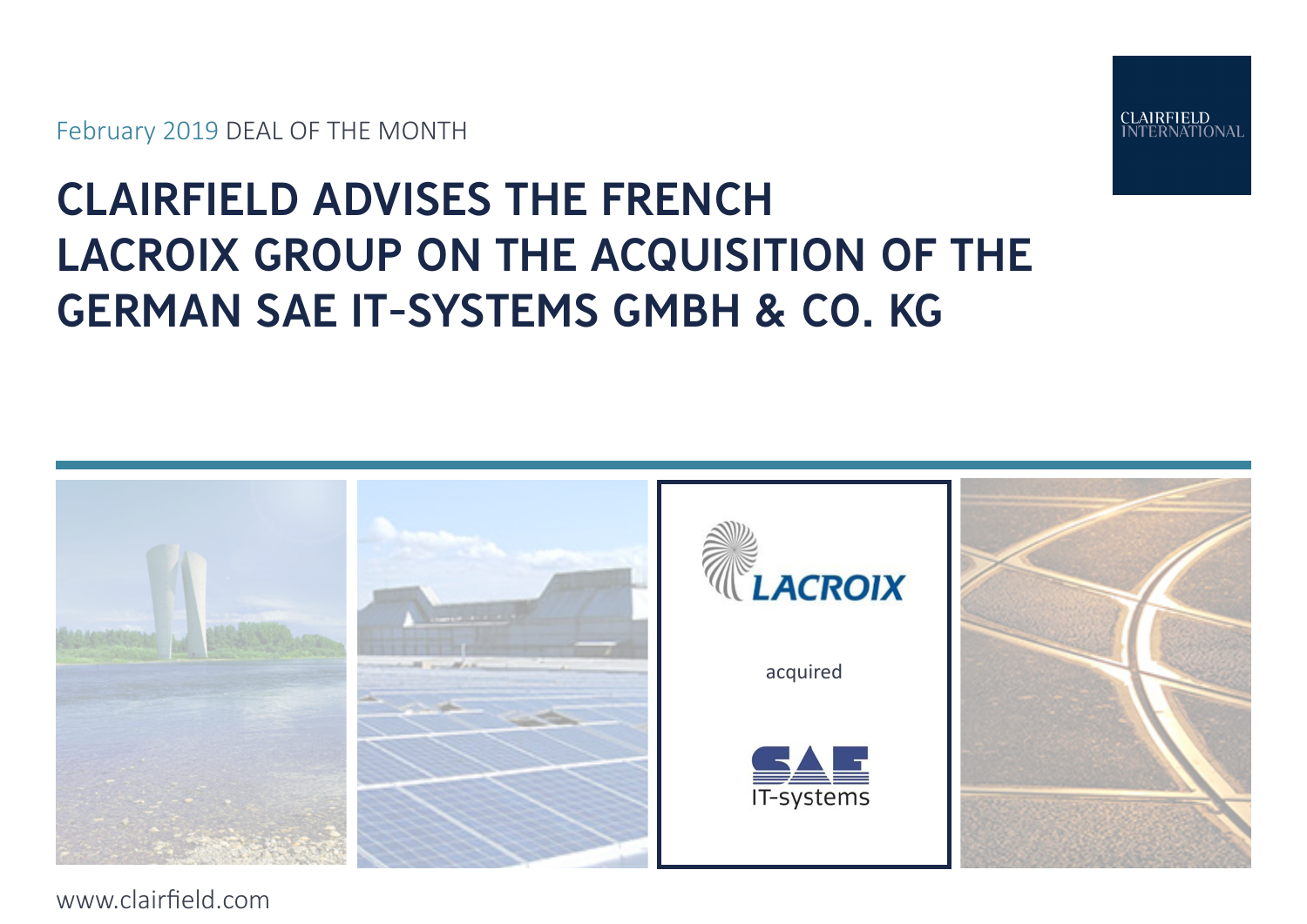

# CLAIRFIELD ACTED AS FINANCIAL ADVISOR TO EURONEXT-LISTED LACROIX GROUP ON CROSSBORDER ACQUISITION

### Transaction summary

Lacroix Group, an international technological equipment supplier, acquired the SAE IT-Systems GmbH & Co., a German provider of connected equipment to monitor and secure electric grid and renewable energy infrastructures. With 75 employees and EUR 15 million in revenue, SAE IT-Systems will bring new skills to the Lacroix Group. The acquisition radically strengthens Lacroix Group's position in smart environment technology where it is the leading French equipment provider for water and heating infrastructure management. With SAE IT-Systems, Lacroix Group will now be able to address the electric grids challenges of tomorrow, such as the integration, monitoring and control of renewable sources of energy, the creation of intelligent distribution networks, and control of consumption.

### Profile of the companies



The Lacroix Group, 70% family-owned and 30% listed on Euronext Compartment C, is headquartered in Nantes and employs 400 people with revenues of EUR 440 million. Its three core businesses are Lacroix City, Lacroix Sofrel and Lacroix Electronics, aiming at serving a connected, sustainable world through its technological and industrial excellence.



SAE IT-Systems has been a leading German developer and producer of telecontrol and substation automation technology for use in electricity, gas, heating, water, industry, and infrastructure for over 40 years.

# Clairfield role

Clairfield France was engaged to find targets for Lacroix Sofrel in telemetry solutions for public heating applications. A worldwide search began utilizing the knowledge of Clairfield's energy, cleantech & resources group. Lacroix asked Clairfield to advise on the acquisition of the German SAE IT-Systems, a profitable midcap company that perfectly matched Lacroix´s target criteria. With inroads to the players on the German sell side, Clairfield was able to provide added value beyond the typical transaction advisory. SAE IT serves only the energy sector (both utilities and renewable energy), which is precisely where Lacroix wanted to grow. Lacroix faced fierce competition from financial investors in an auction situation, but with guidance from the deal team was able to offer the owner a reinvestment opportunity. He is now a shareholder of 30% of SAE IT and has remained in the management of the company. Synergies and worldwide access also gave Lacroix an edge.

The transaction strengthens Lacroix's Smart Environment Division through Lacroix Sofrel, especially in the energy networks sector. This deal is in a hot segment at the intersection of energy and telematics where Clairfield International has deep knowledge.

Clairfield International is honored to continue to advise Lacroix on its worldwide acquisitions.

Clairfield made a difference and added significant value to Lacroix group to close the transaction in a competitive auction situation. Their solutionoriented consulting approach contributed greatly in this challenging deal to put Lacroix in the "pole position" at the end.

Nicolas Bedouin, CFO, Lacroix Group